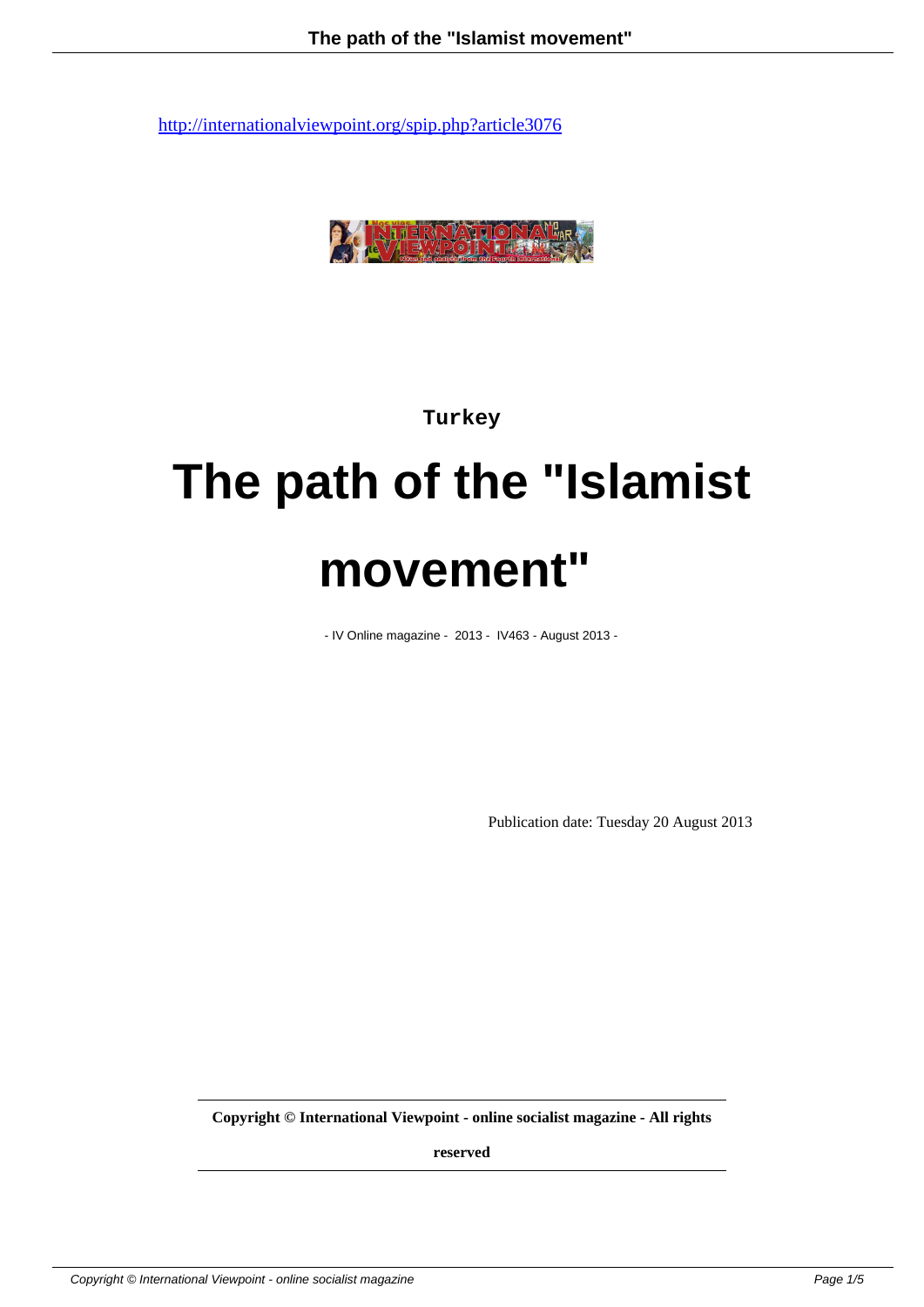**The "Islamist movement" which, since the transition to multi-partyism after World War II, had found a niche in the parties of the centre right first inside the Democratic Party (DP) and then after the coup d'état in 1960, in the Justice Party (AP) first formed an independent political party in the late 1960s.**

This followed the expulsion in 1969 of its leader, Necmettin Erbakan, after the cancellation of the elections for the leadership for the Union of Chambers of Commerce, Industry and Stock Exchanges of Turkey (TOBB) by the ruling Justice Party under Demirel. The essential reason underlying the foundation of the Party of National Order (MNP) was then the inadequate representation by the ruling bloc of the interest of the Anatolian bourgeoisie, that is the small and medium industrial and commercial capital of the Anatolian towns. Despite appearances, it was not then religious or cultural considerations which gave rise to the transformation of the Islamist movement into a political party, but class interests. Also, the religious hierarchy has never played any role in this political movement whose leadership has always been "secular".

The movement gained strength after the coup d'état of March 12, 1971 the electoral base of the new Islamist party, the Party of National Salvation (MSP) was around ten per cent and also profited from the fragmentation of the political spectrum to play a key role in the country's political scene, participating in coalition governments, in 1973 with the centre-left, then from 1975 with the centre-right alongside the far right (the Grey Wolves) to form a national front (MC). The MSP defended positions which were more "progressive" in the context of the centre right: for example it envisaged the solution of the Kurdish problem within the framework of "Islamic fraternity" while its socio-economic programme (national developmentalist), summed up in the slogan "the just order", was a kind of Keynesianism which put the accent on a more equal division of income.

## **Islamist renaissance under the dictatorship**

Although the Islamist movement had lost its electoral base after the coup d'état of September 12, 1980, the 1980s were a period of renaissance for Islamist thought as well as for its reception by various social categories. It should nonetheless be noted that some second ranking political cadre of the MSP, which had been dissolved by the junta, were not banned from political activity and continued their careers inside the Motherland Party (ANAP) founded just before the elections of 1983 by Turgut Özal, who was himself a candidate for the MSP at the parliamentary elections of June 5, 1977. The architect of the famous measures of January 24, 1980 which were the basis for the neoliberal economic policies of the junta, Özal, was also the director of the Organisation of State Planning (DPT) in the 1960s, the president of the federation of engineering employees, and the CEO of Sabanc1 Holding, the second biggest industrial group in Turkey after Koç Holding. It should also be stressed that the Anatolian bourgeoisie had achieved its real take off, to rise in the hierarchy and become the "Anatolian tigers" thanks to the neoliberal economic policies of the junta which had established a new regime of accumulation favouring exports through subsidies to investment and downward pressure on wages. These policies had been pursued by the ANAP governments which remained in power until 1991. Özal was moreover made minister of the economy by the junta after the coup d'état, before becoming prime minister in 1983, then president in 1989.

The movement then constituted itself once more as a political party under its historic leader Erbakan, and the new party thus founded, the Party of Prosperity (RP), participated in the parliamentary elections of 1991 in alliance with the National Party of Labour (MÇP) which was the continuation of the far right MHP party, as well as with a small nationalist party, but was unable to surpass the threshold of 10% of the vote required to enter parliament.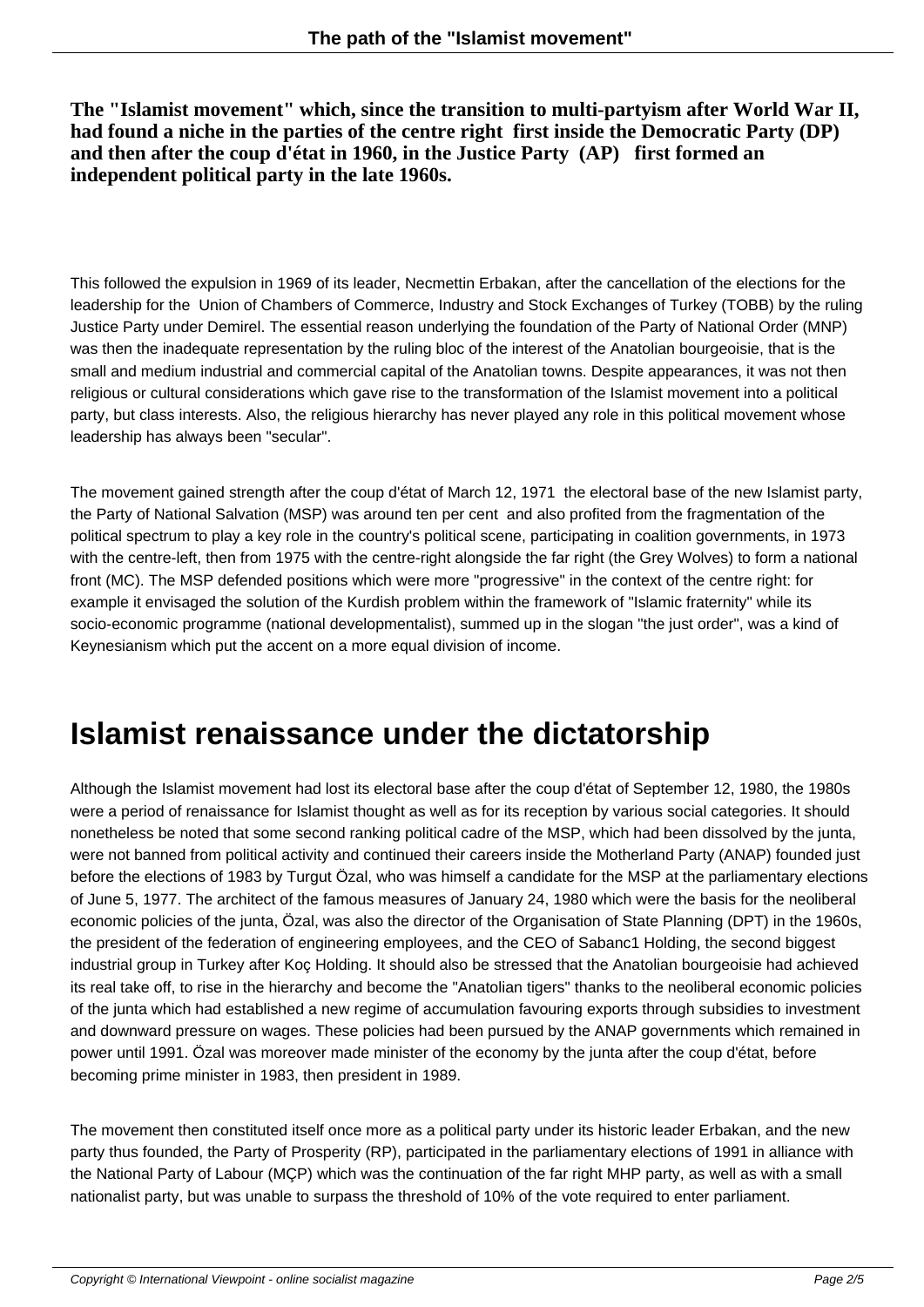#### **Politics from below**

The 1990s saw a significant change in the history of the movement: from its establishment, the new Islamist party had chosen to practice politics from below, by organizing those in the poor neighbourhoods, including at the trade union level, and it adopted positions against neoliberal policies during the municipal elections of 1994. It was also opposed to US policies in the region (it should be remembered that the current president, Abdullah Gül, condemned the coalition against Iraq during the first Gulf War while Haf1z Assad offered it his support). It also profited from the disarray and fragmentation of the centre-left and by mobilizing the discontent of the poor suburbs disappointed by the corruption of the municipal centre left leader, and succeeded in winning control of the town halls in the two biggest cities, Istanbul and Ankara. Whereas the combined vote of the three centre left parties was 36%, the current Prime Minister Recep Tayyip Erdogan was elected mayor of Istanbul with only 25 % of the vote (thanks to the singe round electoral system). In conditions where the Kurdish national movement had not participated in the elections, the RP also won the mayorship of Diyarbakir and increased its vote to 19 % nationwide. Thus a new Islamist conception of local government, which included elements of solidarity in the everyday life of citizens and organized meeting in the houses of ordinary people provided a fertile terrain for the formation of an organic movement which moreover maintains itself today and has constituted the social base of the current Party of Justice and Development (AKP) whose organization and propaganda are based on its experiences.

## **First government**

However the RP, which previously envisaged in its programme an economic system alternative to capitalism and socialism called the "National Vision" (Milli Görüs), had already adopted (although in a controlled fashion) a market economy from 1994. This turn would then with the AKP take an obvious neoliberal orientation.

The RP, which participated in the parliamentary elections of 1995 without an electoral coalition, came first with 21% of the vote, benefiting from the fragmentation of the centre-right and centre-left, thus becoming the key party on the political level. The RP had gained an advantageous position in relation to the other parties, who had lost credibility above all because of the war waged against the Kurds, and sought the means to make a coalition with the two parties of the centre right (the ANAP and the DY) who each won 19 % at the elections. After long negotiations which lasted around six months, the historic leader of the movement, Dr. Necmettin Erbakan, finally became prime minister. Although they had obtained in total 25% of the vote, the two centre-left parties had no influence in Parliament.

The coming to power, even in coalition, of the RP, which represented different Islamist sectors and above all the nomination of its leader as prime minister, added to the fact that the new élites in power had begun to enjoy the benefits of power, led to discontent among the ranks of the traditional Kemalist sectors, and tension rapidly intensified. The reception at the prime minister's residence of religious leaders, including members of the religious sects and the fact that on a visit to Libya, Erbakan had been incapable of responding to an "undiplomatic" speech by Kaddafi on the form of government in Turkey, the Kurdish problem and NATO, all gave the pretext for strong criticisms of the prime minister.

In November 1996, the accidental death in the same car of a high ranking police officer and a fascist with gangland connections who was involved in a series of murderous attacked before the coup d'état of September 12 (and whose affiliation to the national intelligence organisation, the M0T, is almost certain), as well as the fact that a deputy of the Just Road Party (DYP) head of a pro-government Kurdish militia who was in the same car escaped with serious injuries, led to public indignation and some protests. Erbakan underestimated these incidents, but the protests spread through the country. Erbakan did not pursue the investigations on the accident and thus broadened the opposition to his government.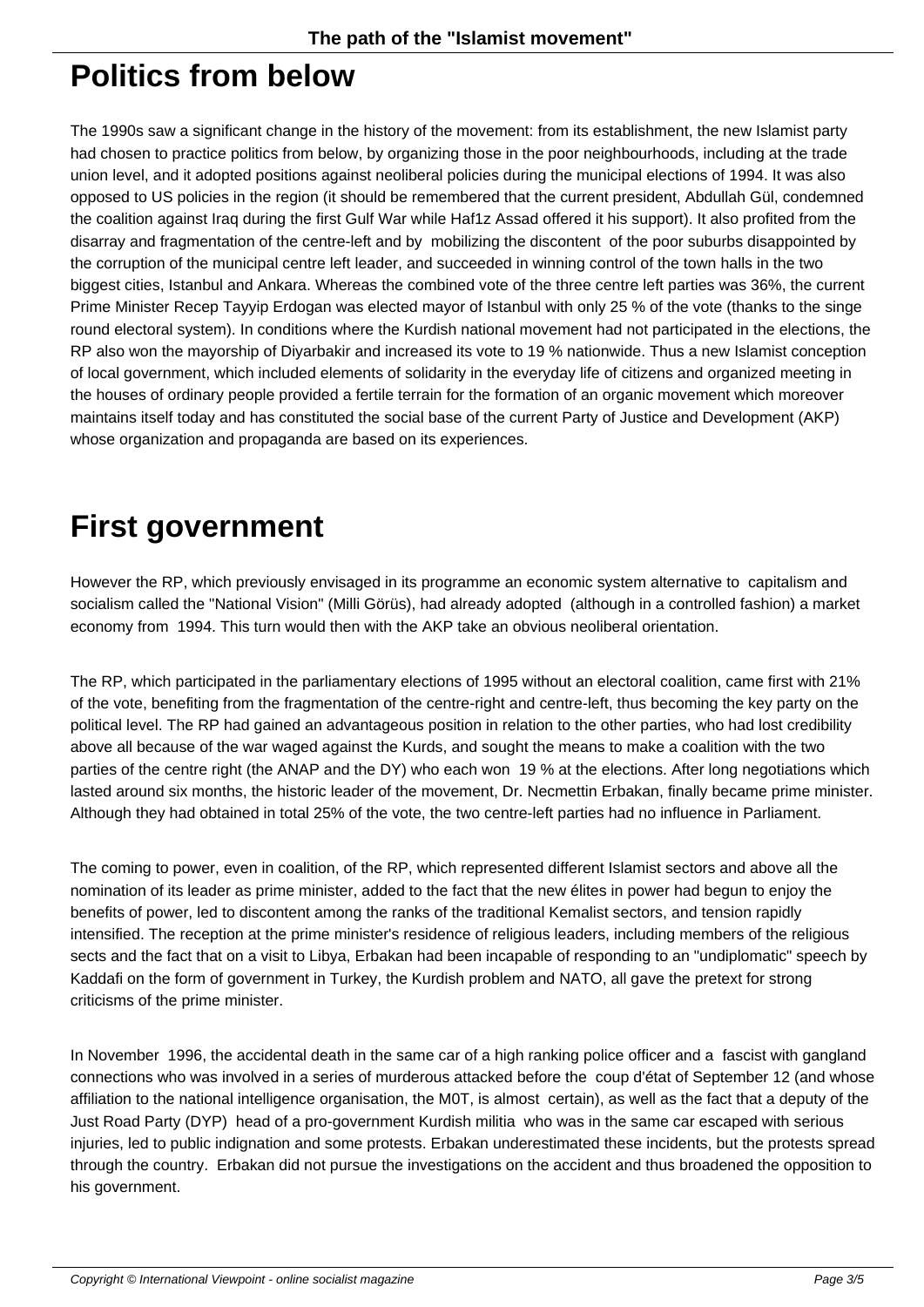#### **A postmodern coup d'état**

On February 28, 1997, the National Security Council [1] took certain decisions which directly targeted the prime minister. Following these decisions, the DYP, the coalition partner of the Erbakan government, was split and withdrew from the coalition. The president at the time, Süleyman Demirel, as well as the army and judiciary together forced the government to resign. The Constitutional Court on January 16, 1998, dissolved the RP on grounds of "activities against the principle of the secular Republi[c".](#nb1)

The Party of Virtue (FP) set up to replace the RP gained 15 % and 18 % of the vote at the parliamentary and municipal elections which followed the dissolution of the RP. The ban on participation in the elections of the historic leadership of the movement created a vacuum in the party. The FP was in turn dissolved in June 2001 on the grounds of "demonstrations of fidelity to its leader, banned from political activity" during its congress.

Even if this time the movement immediately put in place a successor to the FP, namely the Party of Happiness (SP), the young guard of the party, who believed in rebellion against the old oligarchy led by Erbakan, profited from the opportunity not to join this new party.

### **Neoliberal renewal**

This young guard preferred to create its own party, the AKP (Party of Justice and Development), shaking off first the "National Vision". Like the RP, the AKP was set up out of a political vacuum. The government emerged in 1999, from an extremely fragmented parliament, made up essentially of two left nationalist parties on the left and the right, the Democratic Left Party (DSP) and Nationalist Movement Party (MHP), who had found a new élan thanks to the rise of a nationalist wave following the arrest and repatriation of Abdullah Öcalan. As to the third partner of the coalition, it was none other than the party of Özal which then became a small centre right party.

The economic crisis of 2001 hit the government hard and the illness of Prime Minister Ecevit compromised the future of the coalition. In May 2002, speculation as to Ecevit's successor began to circulate and finally the parties of the government took the decision to hold early elections at which none of them was able to reach the 10 % threshold required to enter parliament. The same went for the DYP which was in opposition. Thus the whole political class and all the old parties and leaders paid the price for the crisis.

The AKP emerged victorious from the first elections it contested, without making the least promise or claiming to defend a specific programme, presenting itself as a new party faced with a system of political parties which had already collapsed and putting an end to a decade long period of coalitions.

Many who claimed for so many years to be opposed to the West, the EU and even sometimes to capitalism, now adopted neoliberal policies and transformed themselves, into a new centre right party, benefiting from the disarray and fragmentation of the centre right, instead of remaining a dissident movement.

The AKP profile during the November 2002 elections raised many doubts. First it organized visits to the USA to reassure the US administration. Then, the representatives of capital both at home and abroad found these people, whose discourse had in the past been rather radical, a little strange. The state institutions, above all the army and the judiciary were extremely distrustful of them. They had not yet understood that the AKP, although it originated from the RP, had betrayed its old tradition to integrate itself in the system.